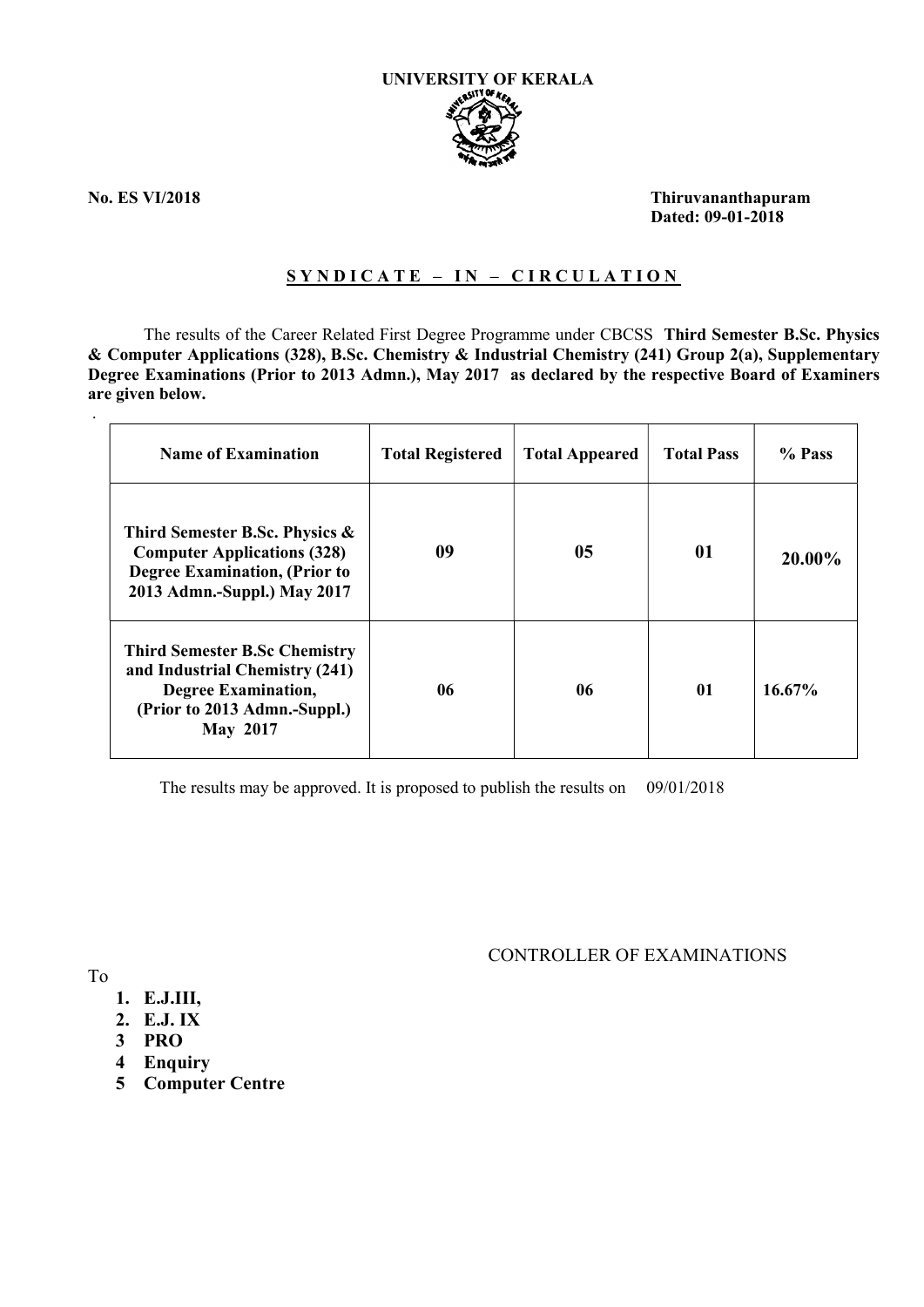No. ES VI/2018



# UNIVERSITY OF KERALA **NOTIFICATION**

- 1. The following is the provisional list of Register Numbers of the successful candidates at the Career Related First Degree Programme Under CBCSS First Semester B.Sc. Physics & Computer Applications (328), B.Sc. Chemistry & Industrial Chemistry (241) Group 2(a), Supplementary Degree Examinations (Prior to 2013 Admn.), May 2017 as declared by the Board of Examiners.
- 2. Those who are successful in parts means: either the candidate has not obtained a separate minimum of 'D' grade in CE and ESE and/or has not obtained a minimum SGPA of 1.5
- 3. The Mark lists of the candidates will be sent to the respective Centers.
- 4. The date for revaluation and scrutiny is 02-02-2018. Candidates should make use of draft mark list available in the university website for applying for revaluation. Application for revaluation and scrutiny should be submitted through ONLINE only

CONTROLLER OF EXAMINATIONS

University Buildings, Thiruvananthapuram 09/01/2018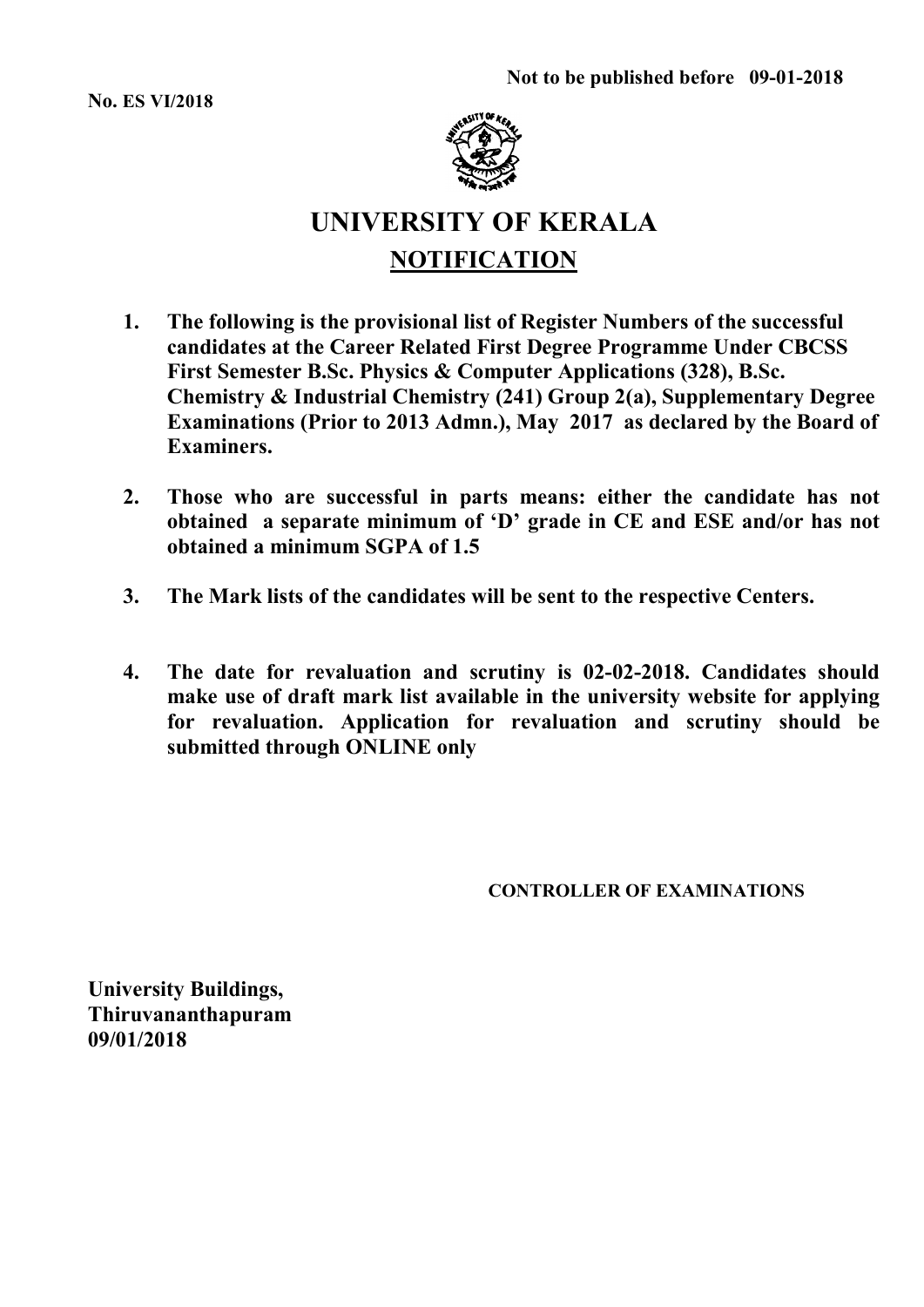### B.Sc. - Chemistry And Industrial Chemistry(241)

## College Code : 108 Govt. College, Kariavattom, Thiruvananthapuram

#### B.Sc. - Chemistry And Industrial Chemistry(241)

All Pass (Semester scores given in brackets) 12108005(1.76) Passed in Parts (Subject codes given in brackets) 12108007(5)

## College Code : 130

### Sree Narayana College, Chathannur, Kollam

#### B.Sc. - Chemistry And Industrial Chemistry(241)

Passed in Parts (Subject codes given in brackets) 11130011(45)

## College Code : 143

## T.K. Madhavan Memorial College, Nangiarkulangara, Alappuzha

#### B.Sc. - Chemistry And Industrial Chemistry(241)

Passed in Parts (Subject codes given in brackets) 12143022(2)

## B.Sc. - Physics And Computer Application(328)

## College Code : 108 Govt. College, Kariavattom, Thiruvananthapuram

#### B.Sc. - Physics And Computer Application(328)

All Pass (Semester scores given in brackets) 12108021(1.50) Passed in Parts (Subject codes given in brackets) 12108020(1234)